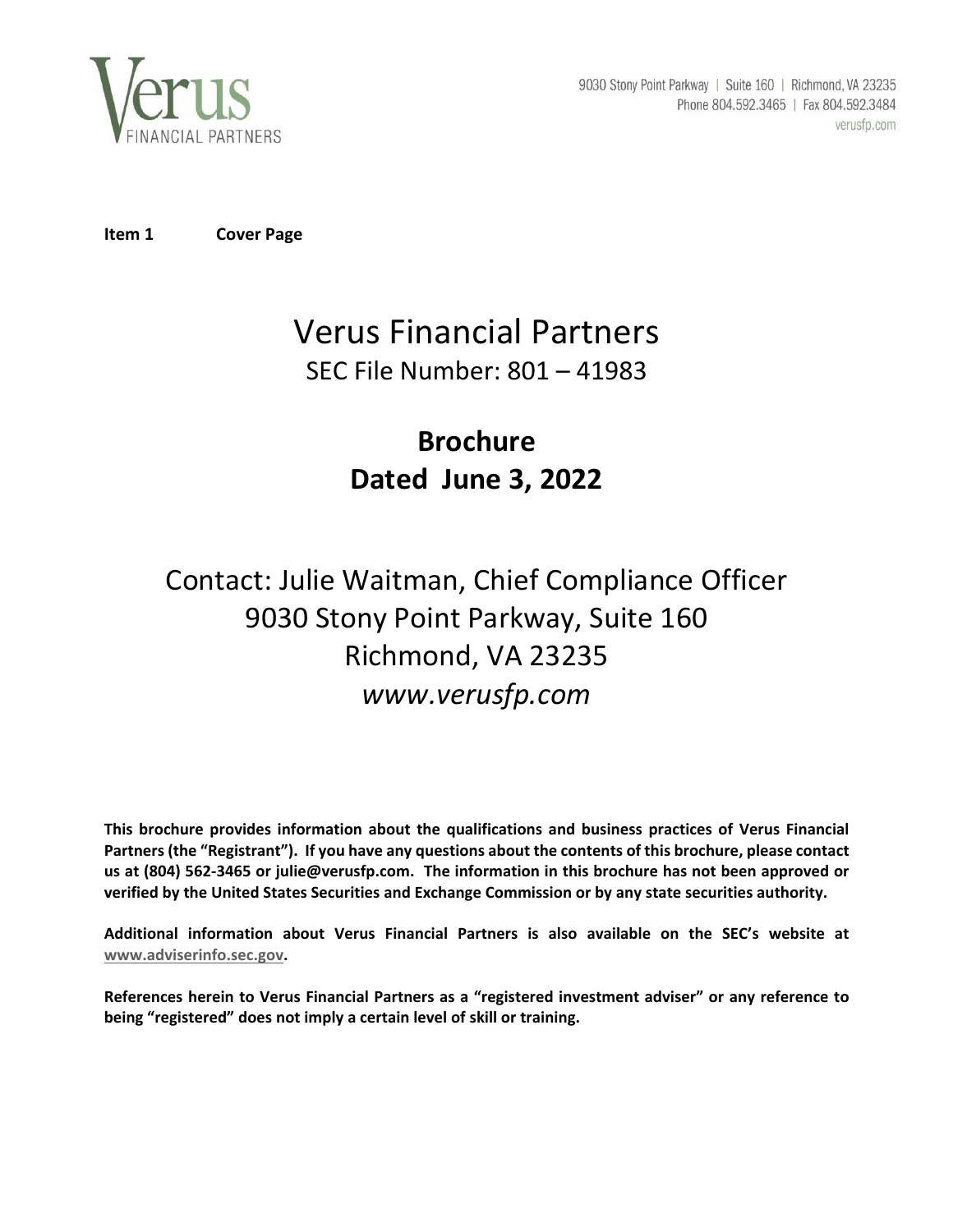# **Item 2 Material Changes**

There have been material changes to this Brochure since the last annual amendment filing dated March 16, 2021. Specifically, Verus Financial Partners, Inc. ("Registrant") has increased the minimum investment for new clients to \$1,000,000 and extended the billing rate adjustments to greater than \$10,000,000. Assets in excess of the top billing tier may be negotiated at a rate less than the reported 0.55% at the discretion of the Registrant. Further, the Registrant has enhanced fee disclosures at Item 2 reflecting this change.

In addition to the above material changes, the Firm has made disclosure changes, enhancements, and additions at Items 4, 5, 7, 8, and 12 below regarding financial planning, advisory fees, portfolio activity, use of options and non‐soft dollar benefits.

**ANY QUESTIONS**: Verus' Chief Compliance Officer, Julie Waitman, remains available to address any questions regarding any portion of this disclosure statement.

# **Item 3 Table of Contents**

| Item 1  |                                                                                          |  |
|---------|------------------------------------------------------------------------------------------|--|
| Item 2  |                                                                                          |  |
| Item 3  |                                                                                          |  |
| Item 4  |                                                                                          |  |
| Item 5  |                                                                                          |  |
| Item 6  |                                                                                          |  |
| Item 7  |                                                                                          |  |
| Item 8  |                                                                                          |  |
| Item 9  |                                                                                          |  |
| Item 10 |                                                                                          |  |
| Item 11 | Code of Ethics, Participation or Interest in Client Transactions and Personal Trading 10 |  |
| Item 12 |                                                                                          |  |
| Item 13 |                                                                                          |  |
| Item 14 |                                                                                          |  |
| Item 15 |                                                                                          |  |
| Item 16 |                                                                                          |  |
| Item 17 |                                                                                          |  |
| Item 18 |                                                                                          |  |
|         |                                                                                          |  |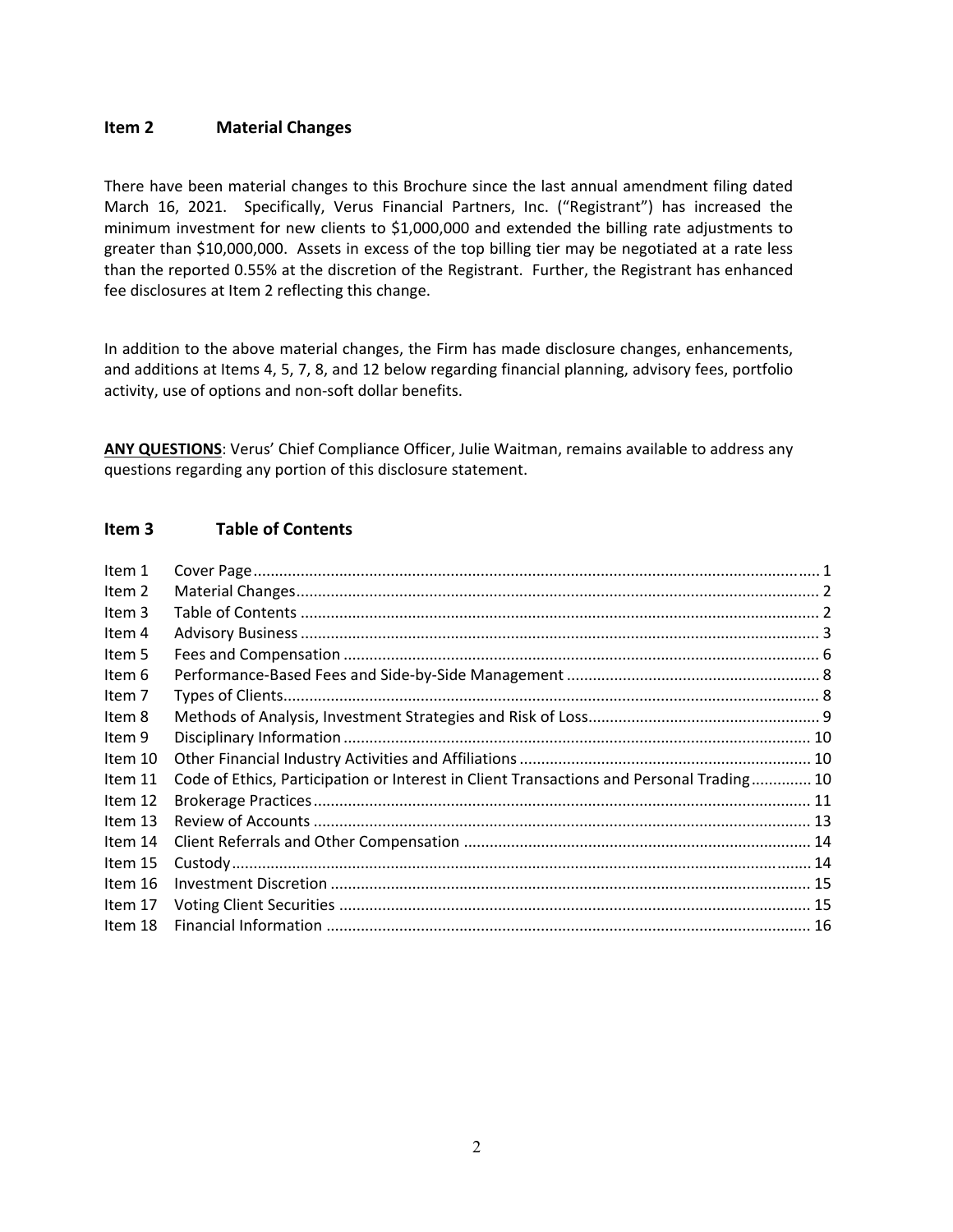# **Item 4 Advisory Business**

A. Verus Financial Partners (the "Registrant") is a corporation formed on July 1, 1992 in the State of Virginia. The Registrant registered as an Investment Adviser Firm in July 1992. In 2012, "Kuehl Shepherd Kozlowski & Associates, Inc." changed its name to "Verus Financial Partners, Inc." doing business as "Verus Financial Partners". The Registrant is principally owned by David A. Kozlowski, Julie A. Waitman, and Edward L. Hoppe, III; and William J. Lagos, Jr.

B. As discussed below, the Registrant offers to its clients (primarily individuals and families) investment advisory services, and, to the extent specifically requested by a client, financial planning and related consulting services, and tax planning/preparation services (tax preparation per the terms of a separate agreement).

## **INVESTMENT ADVISORY SERVICES**

If a client determines to engage the Registrant to provide discretionary investment advisory services on a fee‐only basis which fee is generally (with exceptions at the discretion of the Registrant) based upon a percentage of the assets placed under the Registrant's management per the fee schedule set forth at Item 5 below. Before engaging the Registrant to provide investment advisory services, clients are required to enter into a discretionary Investment Advisory Agreement, setting forth the terms and conditions of the engagement (including termination), which describes the fees and services to be provided.

#### **FINANCIAL PLANNING, TAX PLANNING AND CONSULTING SERVICES (STAND‐ALONE)**

While this is not a normal practice, the Registrant, under limited circumstances may agree to a stand‐alone financial planning, tax or consulting engagement. To the extent specifically requested by a client, the Registrant *may* determine to provide financial planning, tax planning and preparation and/or consulting services (including investment and non‐ investment related matters, insurance planning, etc.) on a stand-alone separate fee basis. Registrant's planning and consulting fees are negotiable, but generally range from \$600.00 to \$5000.00 on a fixed fee basis, and from \$250.00 to \$600.00 on an hourly rate basis, depending upon the level and scope of the service(s) required and the professional(s) rendering the service(s). Prior to engaging the Registrant to provide planning or consulting services, clients are generally required to enter into a *Financial Planning and Consulting Agreement* with Registrant setting forth the terms and conditions of the engagement (including termination), describing the scope of the services to be provided, and the portion of the fee that is due from the client prior to Registrant commencing services. Neither the Registrant, nor any of its representatives, serves as an attorney or licensed insurance agent, and no portion of the Registrant's services should be construed as same. Accordingly, the Registrant does not prepare legal documents (including estate planning documents) or sell insurance products. If requested by the client, Registrant may recommend the services of other professionals for implementation purposes (i.e. attorneys, accountants, insurance, etc.). The client is under no obligation to engage the services of any such recommended professional. The client retains absolute discretion over all such implementation decisions and is free to accept or reject any recommendation from the Registrant. **Please Note:** If the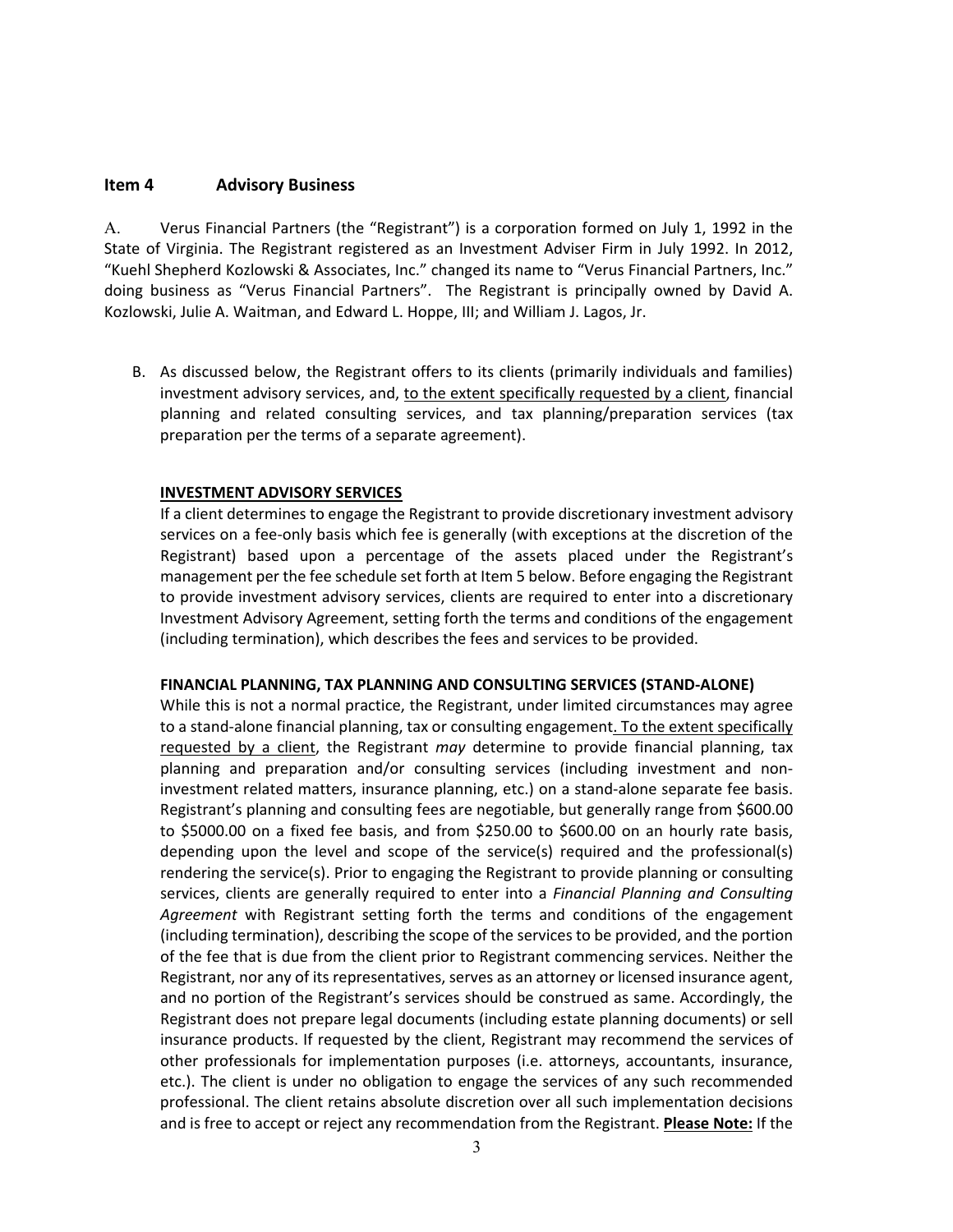client engages any such recommended professional, and a dispute arises thereafter relative to such engagement, the client agrees to seek recourse exclusively from and against the engaged professional. At all times, the engaged licensed professional[s] (i.e. attorney, accountant, insurance agent, etc.), and **not** Registrant, shall be responsible for the quality and competency of the services provided. **Please Also Note:** It remains the client's responsibility to promptly notify the Registrant if there is ever any change in his/her/its financial situation or investment objectives for the purpose of reviewing/evaluating/revising Registrant's previous recommendations and/or services.

#### **MISCELLANEOUS**

**Financial Planning/Non‐Investment Consulting/Implementation Services**. To the extent requested by the client, the Registrant shall generally provide financial planning and related consulting services regarding non‐investment related matters, such as estate planning, tax planning/preparation, insurance, etc. **Please Note**: Registrant believes that it is important for the client to address financial planning issues with Registrant on an ongoing basis. Registrant's fee will remain the same regardless of whether or not the client determines to address planning issues with Registrant. Registrant remains available to address planning issues with the client on an ongoing basis.

Neither the Registrant, nor any of its representatives, serves as an attorney or licensed insurance agent, and no portion of the Registrant's services should be construed as same. Accordingly, the Registrant does not prepare legal documents (including estate planning documents) or sell insurance products. To the extent requested by a client, the Registrant may recommend the services of other professionals for certain non‐investment implementation purposes (i.e. attorneys, accountants, insurance, etc.). The client is under no obligation to engage the services of any such recommended professional. The client retains absolute discretion over all such implementation decisions and is free to accept or reject any recommendation from the Registrant. **Please Note:** If the client engages any such recommended professional, and a dispute arises thereafter relative to such engagement, the client agrees to seek recourse exclusively from and against the engaged professional. At all times, the engaged licensed professional[s] (i.e. attorney, accountant, insurance agent, etc.), and **not** Registrant, shall be responsible for the quality and competency of the services provided. **Please Also Note:** It remains the client's responsibility to promptly notify the Registrant if there is ever any change in his/her/its financial situation or investment objectives for the purpose of reviewing/evaluating/revising Registrant's previous recommendations and/or services.

**Custodian Charges‐ Additional Fees**: As discussed below at Items 5 and 12, when requested to recommend a broker-dealer/custodian for client accounts, Registrant generally recommends that TD Ameritrade ("TDA") serve as the broker‐dealer/custodian for client investment management assets. Broker-dealers such as TDA charge brokerage commissions, transaction, and/or other type fees for effecting certain types of securities transactions (i.e., including transaction fees for certain mutual funds, and mark‐ups and mark-downs charged for fixed income transactions, etc.). The types of securities for which transaction fees, commissions, and/or other type fees (as well as the amount of those fees) shall differ depending upon the broker‐dealer/custodian (while certain custodians, including TDA, do not currently charge fees on individual equity transactions, including ETFs, others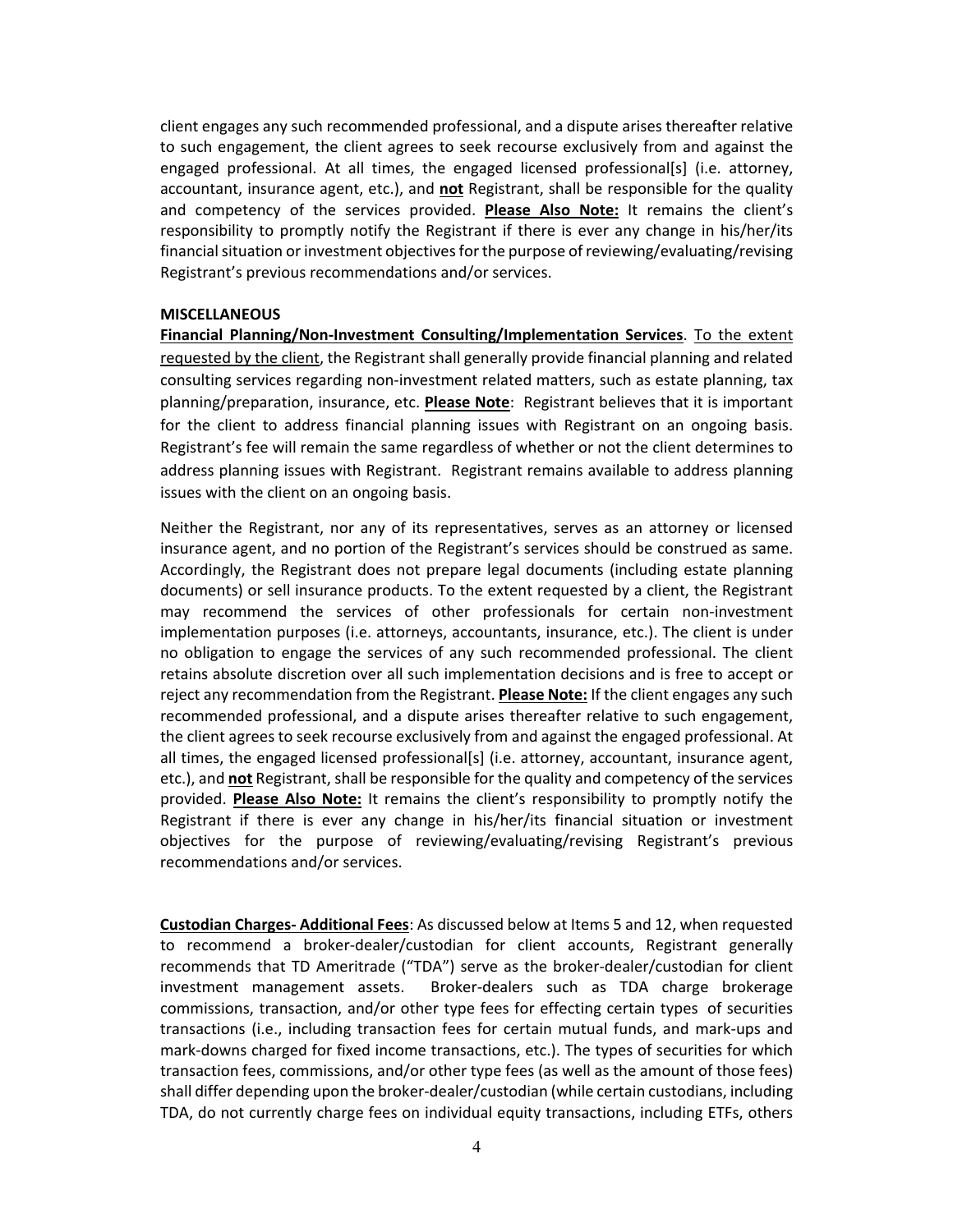do). These fees/charges are in addition to Registrant's investment advisory fee at Item 5 below. Registrant does not receive any portion of these fees/charges.

**Use of Mutual and Exchange‐Traded Funds**: Most mutual funds and exchange‐traded funds are available directly to the public. Thus, a prospective client can obtain many of the funds that may be utilized by Registrant independent of engaging Registrant as an investment advisor. However, if a prospective client determines to do so, he/she will not receive Registrant's initial and ongoing investment advisory services. **Please Note‐ Use of DFA Mutual Funds**: Registrant utilizes mutual funds issued by Dimensional Fund Advisors ("DFA"). DFA funds are generally only available through registered investment advisers approved by DFA. Thus, if the client was to terminate Registrant's services, and transition to another adviser who has not been approved by DFA to utilize DFA funds, restrictions regarding additional purchases of, or reallocation among other DFA funds, will generally apply. **Please Also Note**: In addition to Registrant's investment advisory fee described below, and transaction and/or custodial fees discussed below, clients will also incur, relative to all mutual fund and exchange‐traded fund purchases, charges imposed at the fund level (e.g. management fees and other fund expenses). **ANY QUESTIONS: Registrant's Chief Compliance Officer, Julie Waitman, remains available to address any questions that a client or prospective client may have regarding the above.**

**Portfolio Activity.** Registrant has a fiduciary duty to provide services consistent with the client's best interest. As part of itsinvestment advisory services, Registrant will review client portfolios on an ongoing basisto determine if any changes are necessary based upon various factors, including, but not limited to, investment performance, fund manager tenure, style drift, account additions/withdrawals, and/or a change in the client's investment objective. Based upon these factors, there may be extended periods of time when Registrant determines that changes to a client's portfolio are neither necessary nor prudent. The Registrant's advisory fee remains due and payable during periods of account inactivity. Of course, as indicated below, there can be no assurance that investment decisions made by Registrant will be profitable or equal any specific performance level(s).

**Please Note: Cash Positions.** Registrant continues to treat cash as an asset class. As such, unless determined to the contrary by Registrant, all cash positions (money markets, etc.) shall continue to be included as part of assets under management for purposes of calculating Registrant's advisory fee. At any specific point in time, depending upon perceived or anticipated market conditions/events (there being **no guarantee** that such anticipated market conditions/events will occur), Registrant may maintain cash positionsfor defensive purposes. In addition, while assets are maintained in cash, such amounts could miss market advances. Depending upon current yields, at any point in time, Registrant's advisory fee could exceed the interest paid by the client's money market fund. **ANY QUESTIONS**: **Registrant's Chief Compliance Officer, Julie Waitman, remains available to address any questionsthat a client or prospective may have regarding the above fee billing practice.**

**Client Obligations**. In performing its services, Registrant shall not be required to verify any information received from the client or from the client's other professionals and is expressly authorized to rely thereon. Moreover, each client is advised that it remains his/her/its responsibility to promptly notify the Registrant if there is ever any change in his/her/its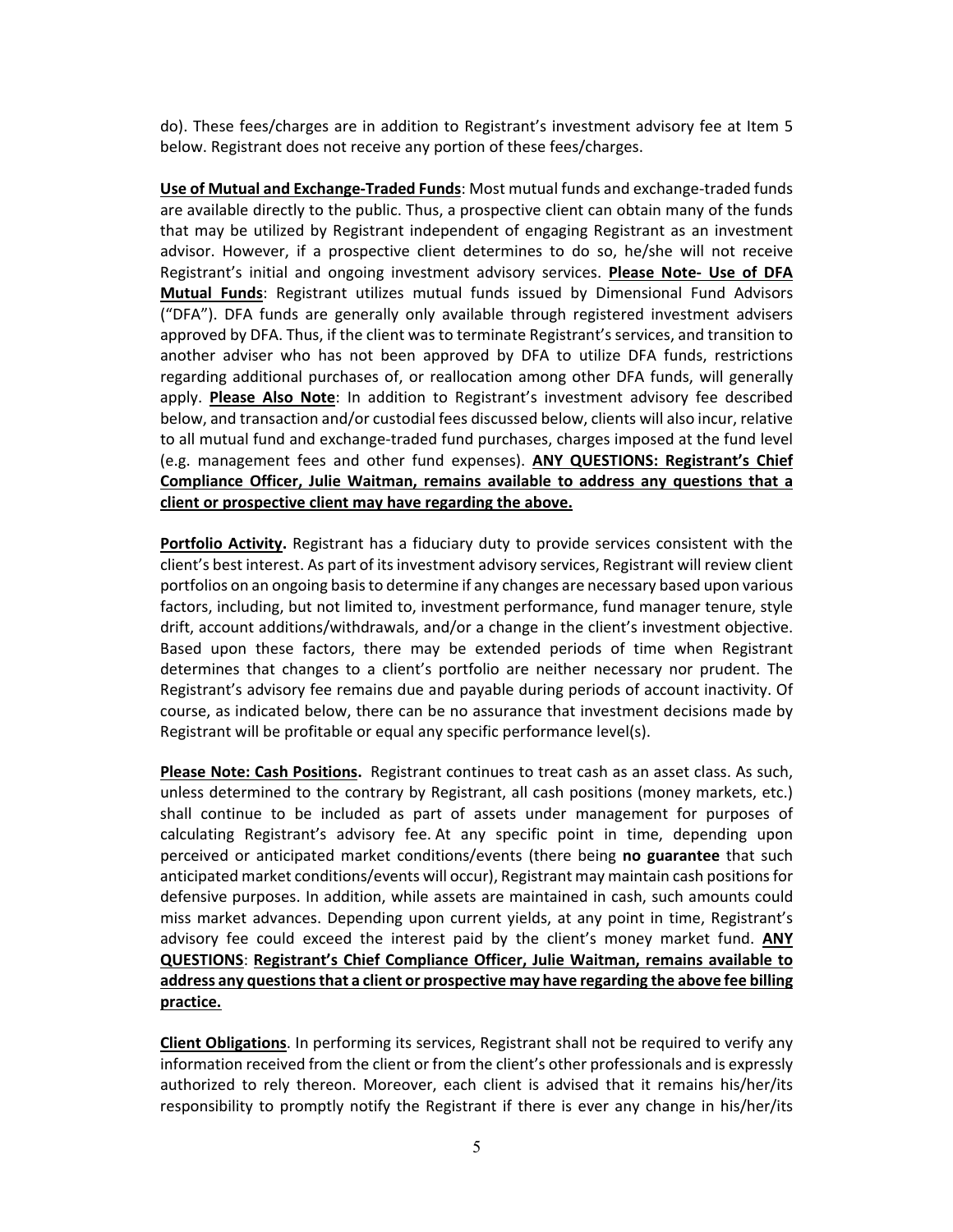financial situation or investment objectives for the purpose of reviewing/evaluating/revising Registrant's previous recommendations and/or services.

**Please Note: Investment Risk**. Different types of investments involve varying degrees of risk, and it should not be assumed that future performance of any specific investment or investment strategy (including the investments and/or investment strategies recommended or undertaken by Registrant) will be profitable or equal any specific performance level(s).

**Disclosure Brochure**. A copy of the Registrant's written Brochure as set forth on Part 2A of Form ADV shall be provided to each client prior to, or contemporaneously with, the execution of the *Investment Advisory Agreement or Financial Planning and Consulting Agreement*.

- C. The Registrant shall provide investment advisory services specific to the needs of each client. Prior to providing investment advisory services, an investment adviser representative will ascertain each client's investment objective(s). Thereafter, the Registrant shall allocate and/or recommend that the client allocate investment assets consistent with the designated investment objective(s). The client may, at anytime, impose reasonable restrictions, in writing, on the Registrant's services.
- D. The Registrant does not participate in a wrap fee program.

As of December 31, 2021, the Registrant had \$983,047,672.50 in assets under management on a discretionary basis.

# **Item 5 Fees and Compensation**

A. The client can determine to engage the Registrant to provide discretionary investment advisory services on a *fee‐only* basis. Generally (with exceptions at the discretion of the Registrant) the Registrant's annual fee is based upon a percentage of the assets placed under the Registrant's management per the following fee schedule:

| \$0 to \$500,000;            | 1.25%      |
|------------------------------|------------|
| \$500,001 to \$1,000,000;    | 1.50%      |
| \$1,000,001 to \$2,500,000:  | 1.00%;     |
| \$2,500,001 to \$4,000,000:  | $0.85\%$ ; |
| \$4,000,001 to \$5,500,000:  | 0.75%;     |
| \$5,500,001 to \$7,000,000:  | $0.70\%$ ; |
| \$7,000,001 to \$8,500,000:  | 0.65%;     |
| \$8,500,001 to \$10,000,000: | 0.60%;     |
| Above \$ \$10,000,001:       | 0.55%      |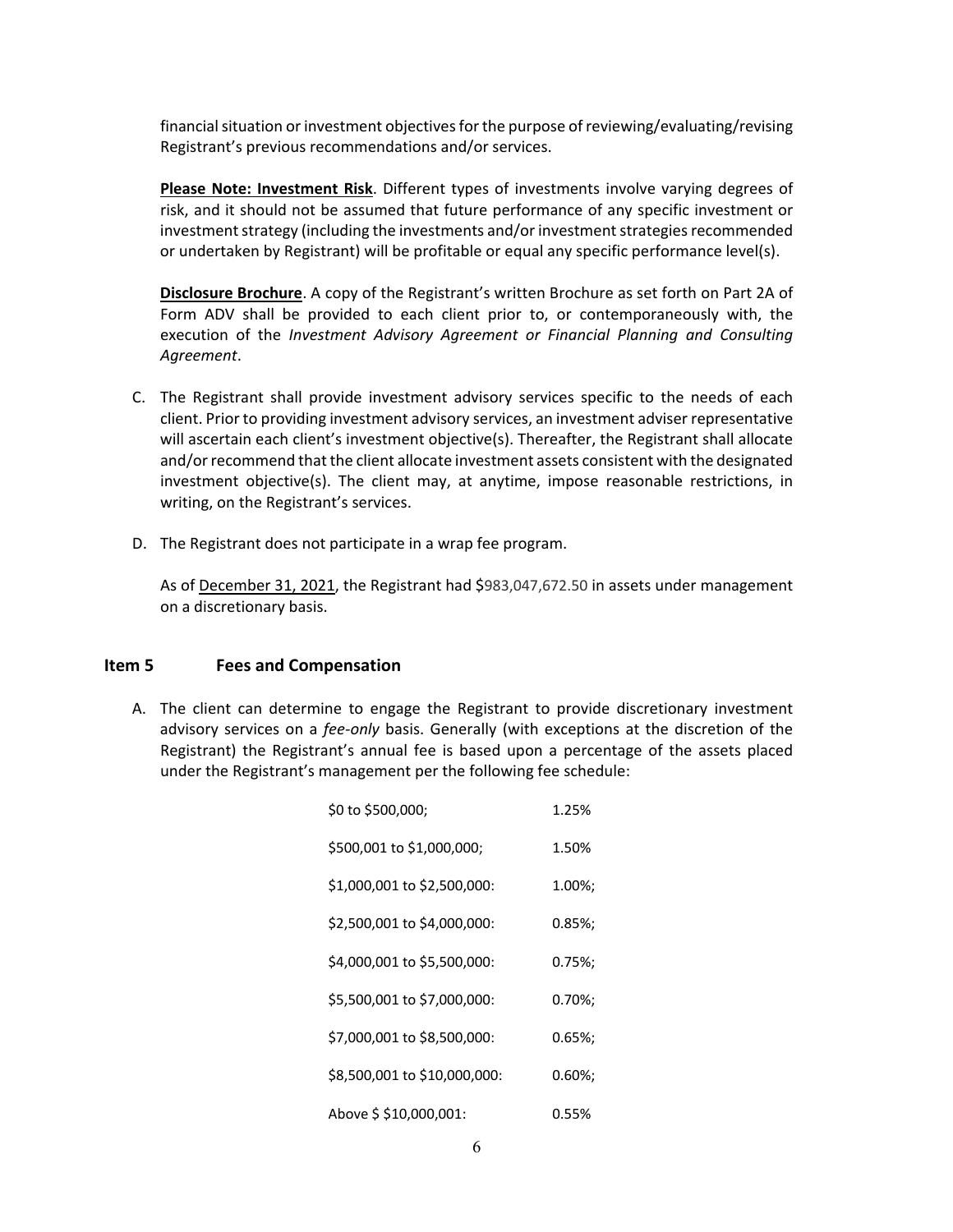**Please Note:** Management fees are reflected above as the annual total percentage charged to clients based on assets under management at the end of the client's billing period. One quarter of the annual fee percentage is then applied to the client's next quarter activity. If a client elects to terminate Registrant's services prior to the end of a billing period, the unearned portion of the fee is reimbursed to the client and calculated from the written date of termination notification.

**Fee Dispersion:** Registrant, in its discretion, may charge a lesser or greater investment advisory fee, charge a flat fee, waive its fee entirely, or charge fee on a different interval, based upon certain criteria (i.e. anticipated future earning capacity, anticipated future additional assets, dollar amount of assets to be managed, related accounts, account composition, complexity of the engagement, anticipated services to be rendered, grandfathered fee schedules, employees and family members, courtesy accounts, competition, negotiations with client, etc.). The advisory fee payable shall be confirmed, in writing. **Please Note**: As result of the above, similarly situated clients could pay different fees. In addition, similar advisory services may be available from other investment advisers for similar or lower fees. **Please Also Note**: In the event that a client that engaged the Registrant'sservice subsequent to **INSERT DATE** maintainslessthan \$1millin in assets under the Registrant's management, the client will pay a higher percentage advisory fee than the 1.50% reflected in the above fee schedule. **ANY QUESTIONS**: Registrant's Chief Compliance Officer, Julie Waitman, remains available to address any questions that a client or prospective client may have regarding advisory fees.

#### **FINANCIAL PLANNING, TAX PLANNING, AND CONSULTING SERVICES (STAND‐ALONE)**

While this is not a normal practice, the Registrant, under limited circumstances may agree to a stand‐alone financial planning, tax or consulting engagement. To the extent specifically requested by a client, the Registrant *may* determine to provide financial planning, tax planning and/or consulting services (including investment and non‐investment related matters, insurance planning, etc.) on a stand‐alone fee basis. Registrant's planning and consulting fees are negotiable, but generally range from \$600.00 to \$5,000.00 on a fixed fee basis, and from \$250.00 to \$600.00 on an hourly rate basis, depending upon the level and scope of the service(s) required and the professional(s) rendering the service(s).

B. Clients may elect to have the Registrant's advisory fees deducted from their custodial account. Both Registrant's *Investment Advisory Agreement* and the custodial/ clearing agreement may authorize the custodian to debit the account for the amount of the Registrant's investment advisory fee and to directly remit that management fee to the Registrant in compliance with regulatory procedures. In the limited event that the Registrant bills the client directly, payment is due upon receipt of the Registrant's invoice. The Registrant shall deduct fees and/or bill clients quarterly, in advance, based upon the market value of the assets on the last business day of the previous billing quarter.

As discussed below, unless the client directs otherwise or an individual client's circumstances require, the Registrant shall generally recommend that TD Ameritrade *("TDA")* serve as the broker‐ dealer/custodian for client investment management assets. The Registrant historically recommended Charles Schwab & Co. *("Schwab")* as a primary custodian and still maintains some accounts at Schwab*;* although TDA is recommended for most new relationships. Broker‐dealers such as *Schwab* and *TDA* TDA charge brokerage commissions, transaction, and/or other type fees for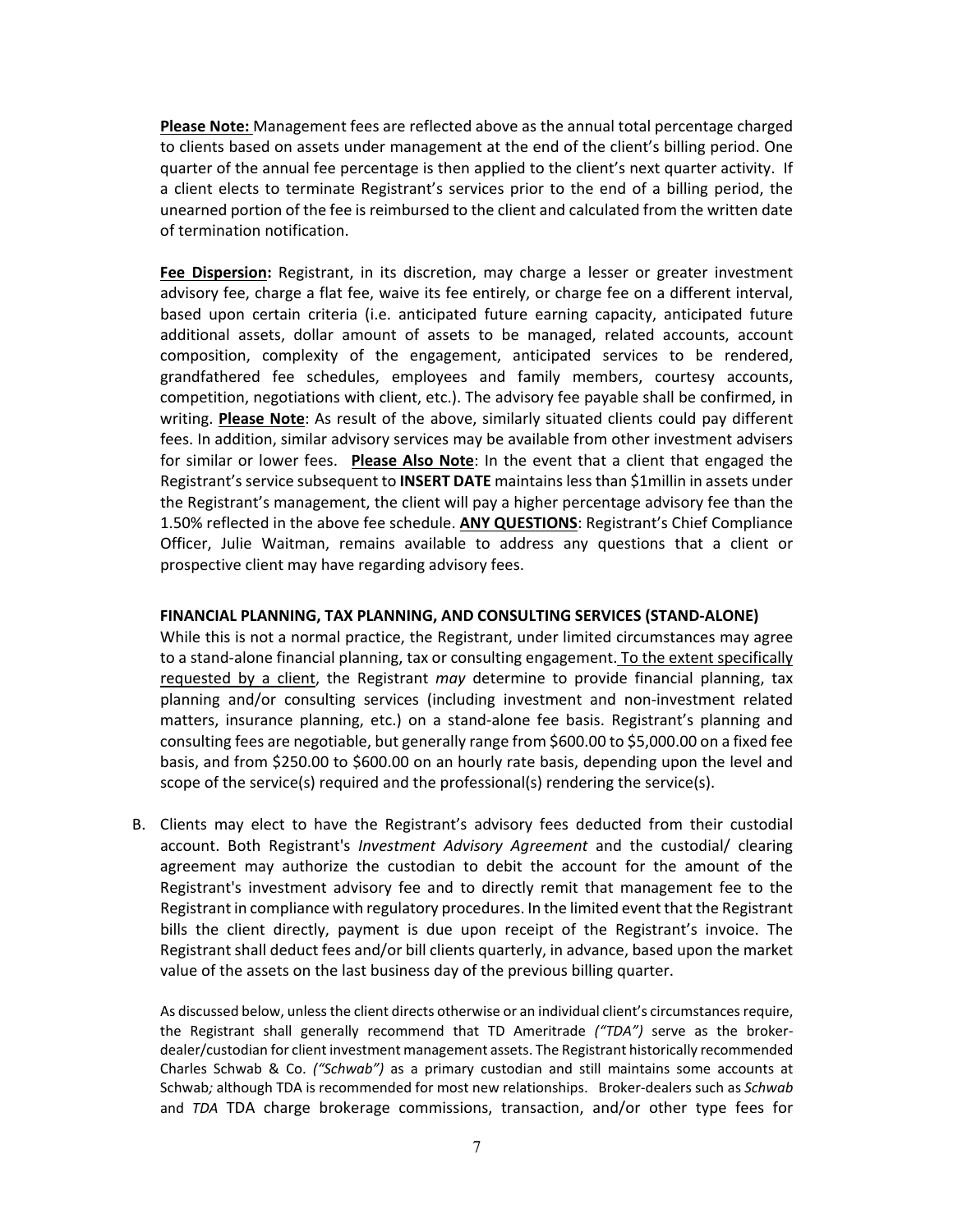effecting certain types of securities transactions (i.e., including transaction fees for certain mutual funds, and mark‐ups and mark‐downs charged for fixed income transactions, etc.). The types of securities for which transaction fees, commissions, and/or other type fees (as well as the amount of those fees) shall differ depending upon the broker-dealer/custodian (while certain custodians, including TDA and Schwab, do not currently charge fees on individual equity transactions, including ETFs, others do). These fees/charges are in addition to Registrant's investment advisory fee referenced above. Registrant does not receive any portion of these fees/charges.

- D. Registrant's annual investment advisory fee shall be prorated and paid quarterly, in advance (for the next three months), based upon the market value of the assets on the last business day of the previous billing quarter. The *Investment Advisory Agreement* between the Registrant and the client will continue in effect until terminated by either party by written notice in accordance with the terms of the *Investment Advisory Agreement*. Upon termination, a pro‐rated portion of the advance advisory fee shall be reimbursed to the client based upon the number of days remaining in the billing quarter subsequent to termination.
- E. Neither the Registrant, nor its representatives accept compensation from the sale of securities or other investment products.

#### **Item 6 Performance‐Based Fees and Side‐by‐Side Management**

Neither the Registrant nor any supervised person of the Registrant accepts performance‐ based fees.

#### **Item 7 Types of Clients**

The Registrant's clients are primarily comprised of individuals and families. The Registrant generally requires a portfolio minimum asset level of \$1,000,000 for investment advisory services. The Registrant, in its sole discretion, may reduce or waive its minimum portfolio requirement. As also disclosed at Item 5 above, the Registrant, in its discretion, may charge a lesser or greater investment advisory fee, charge a flat fee, waive its fee entirely, or charge fee on a different interval, based upon certain criteria (i.e. anticipated future earning capacity, anticipated future additional assets, dollar amount of assets to be managed, related accounts, account composition, complexity of the engagement, anticipated services to be rendered, grandfathered fee schedules, employees and family members, courtesy accounts, competition, negotiations with client, etc.). The advisory fee payable shall be confirmed, in writing. **Please Note**: As result of the above, similarly situated clients could pay different fees. In addition, similar advisory services may be available from other investment advisers for similar or lower fees. **Please Also Note**: In the event that a client that engaged the Registrant's service subsequent to **INSERT DATE** maintains less than \$1millin in assets under the Registrant's management, the client will pay a higher percentage advisory fee than the 1.50% reflected in the above fee schedule. **ANY**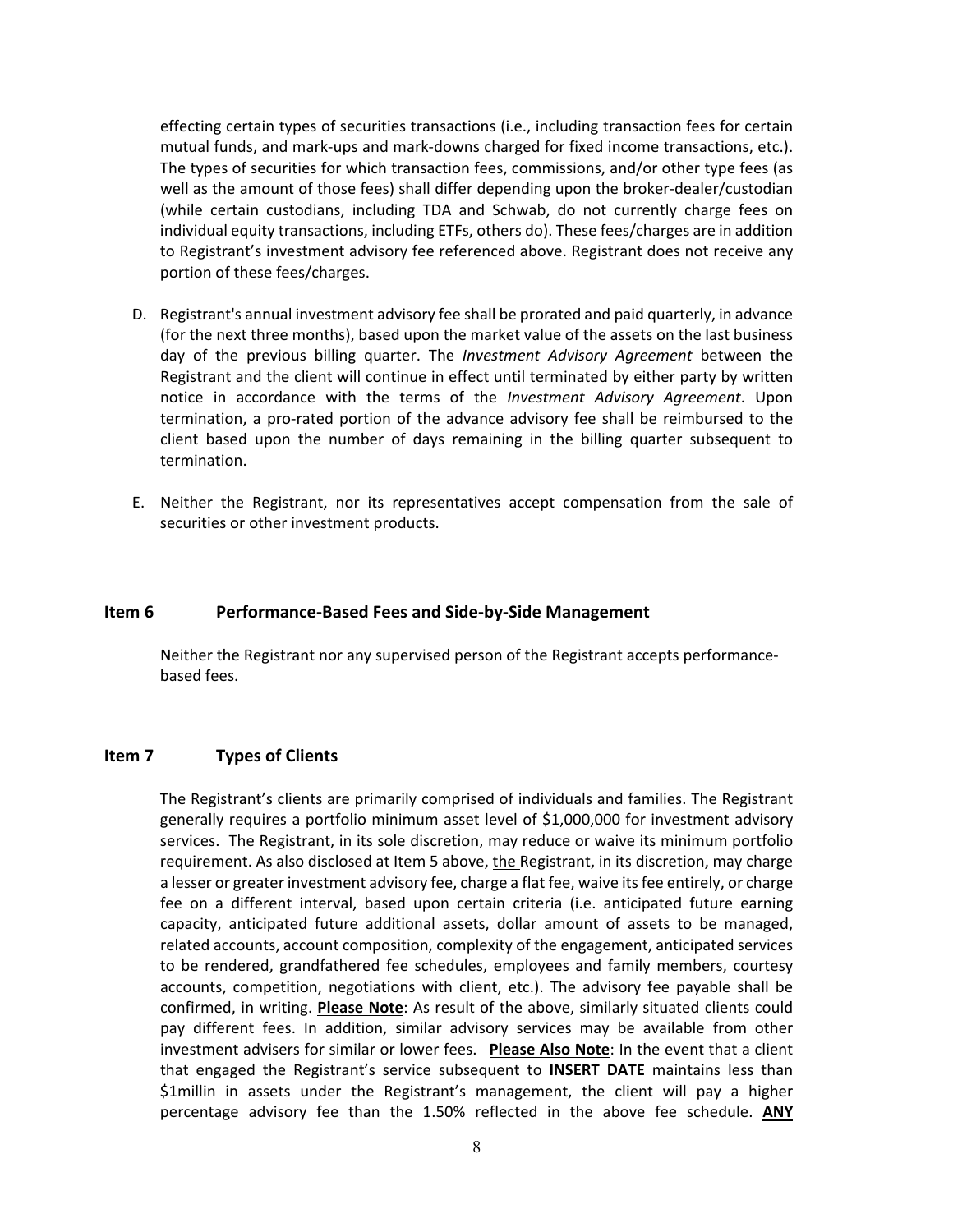**QUESTIONS**: Registrant's Chief Compliance Officer, Julie Waitman, remains available to address any questions that a client or prospective client may have regarding advisory fees.

# **Item 8 Methods of Analysis, Investment Strategies and Risk of Loss**

- A. The Registrant may utilize the following methods of security analysis:
	- Fundamental ‐ (analysis performed on historical and present data, with the goal of making financial forecasts)

The Registrant may utilize the following investment strategies when implementing investment advice given to clients:

- Long Term Purchases (securities held at least a year)
- Short Term Purchases (securities sold within a year)

**Please Note: Investment Risk**. Different types of investments involve varying degrees of risk, and it should not be assumed that future performance of any specific investment or investment strategy (including the investments and/or investment strategies recommended or undertaken by the Registrant) will be profitable or equal any specific performance level(s).

B. The Registrant's methods of analysis and investment strategies do not present any significant or unusual risks.

However, every method of analysis has its own inherent risks. To perform an accurate market analysis, the Registrant must have access to current/new market information. The Registrant has no control over the dissemination rate of market information; therefore, unbeknownst to the Registrant, certain analyses may be compiled with outdated market information, severely limiting the value of the Registrant's analysis. Furthermore, an accurate market analysis can only produce a forecast of the direction of market values. There can be no assurances that a forecasted change in market value will materialize into actionable and/or profitable investment opportunities.

The Registrant's primary investment strategies ‐ Long Term Purchases, Short Term Purchases- are fundamental investment strategies. However, every investment strategy has its own inherent risks and limitations. For example, longer term investment strategies require a longer investment time period to allow for the strategy to potentially develop. Shorter term investment strategies require a shorter investment time period to potentially develop but, as a result of more frequent trading, may incur higher transactional costs when compared to a longer‐term investment strategy.

C. Currently, the Registrant primarily allocates client investment assets among various mutual funds and exchange-traded funds ("ETFs") on a discretionary basis in accordance with the client's designated investment objective(s)..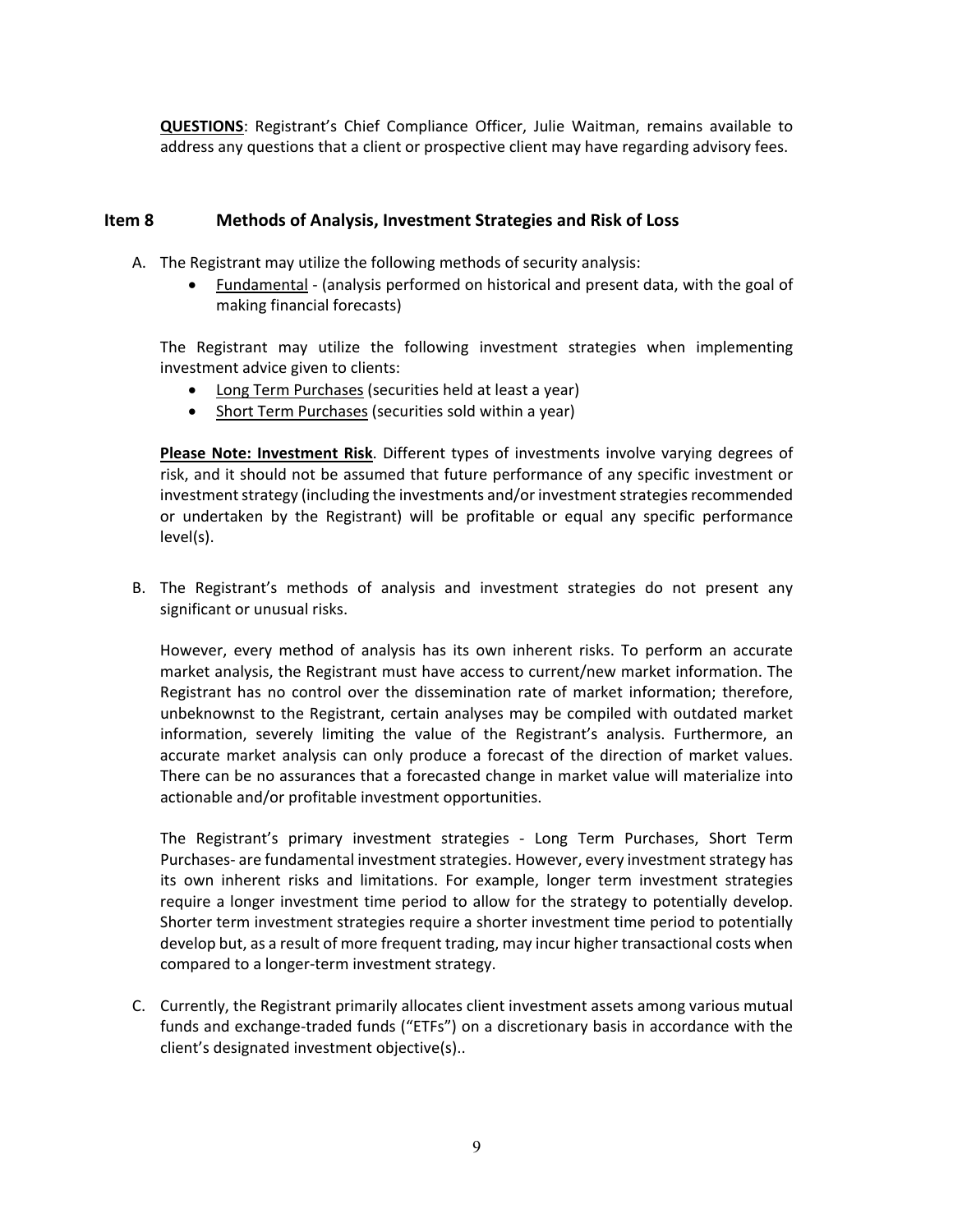# **Item 9 Disciplinary Information**

The Registrant has not been the subject of any disciplinary actions.

# **Item 10 Other Financial Industry Activities and Affiliations**

- A. Neither the Registrant, nor its representatives, are registered or have an application pending to register, as a broker‐dealer or a registered representative of a broker‐dealer.
- B. Neither the Registrant, nor its representatives, are registered or have an application pending to register, as a futures commission merchant, commodity pool operator, a commodity trading advisor, or a representative of the foregoing.
- C. The Registrant has no other relationship or arrangement with a related person that is material to its advisory business.
- D. The Registrant does not receive, directly or indirectly, compensation from investment advisors or other professionals that it recommends or selects for its clients.

Registrant's Marion, Virginia employee, Mike Albano, is a CPA and employee of The Lawhorn Group ("Lawhorn") which purchased of Albano & Associates, P.L.C. in December 2019, and in such capacity offers accounting services to the public, including Registrant's clients. No client is under any obligation to use Lawhorn's services. Fees associated with tax preparation provided by Lawhorn are separate from, and in addition to, the advisory fee charged by the Registrant. Mr. Albano's recommendation that a client engage Lawhorn presents a conflict of interest because Mr. Albano has an economic incentive to make such recommendation (i.e., Mr. Albano, as the principal owner of Albano & Associates, P.L.C., earns compensation tied to the sale of his practice.) As indicated above, tax preparation is available from the Registrant (subject to a separate written agreement) as part of the Registrant's investment advisory fee. No client is under any obligation to use Lawhorn's services.

# **Item 11 Code of Ethics, Participation or Interest in Client Transactions and Personal Trading**

A. The Registrant maintains an investment policy relative to personal securities transactions. Thisinvestment policy is part of Registrant's overall Code of Ethics, which servesto establish a standard of business conduct for all of Registrant's Representatives that is based upon fundamental principles of openness, integrity, honesty and trust, a copy of which is available upon request.

In accordance with Section 204A of the Investment Advisers Act of 1940, the Registrant also maintains and enforces written policies reasonably designed to prevent the misuse of material non-public information by the Registrant or any person associated with the Registrant.

B. Neither the Registrant nor any related person of Registrant recommends, buys, or sells for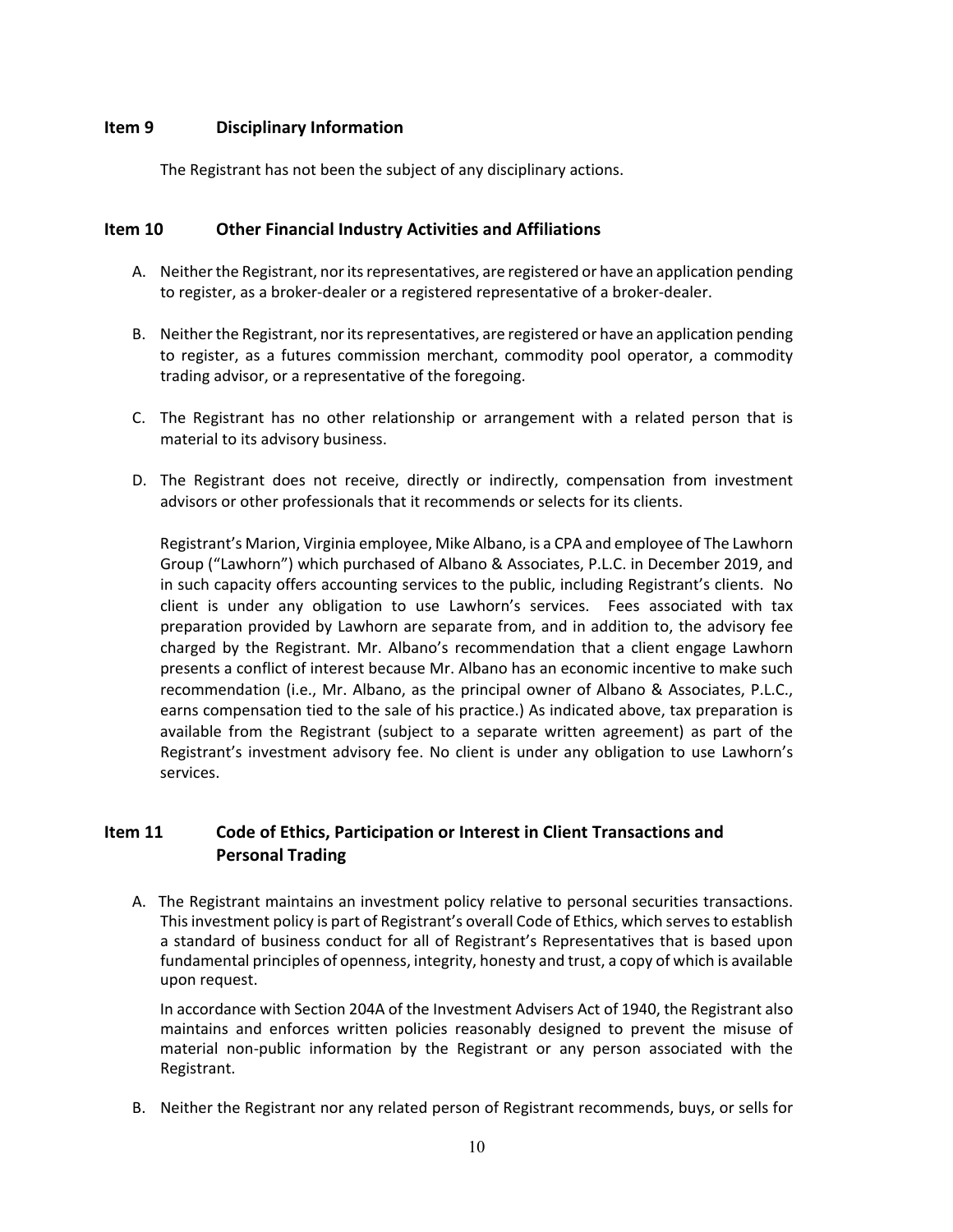client accounts, securities in which the Registrant or any related person of Registrant has a material financial interest.

C. The Registrant and/or representatives of the Registrant *may* buy or sell securities that are also recommended to clients. This practice may create a situation where the Registrant and/or representatives of the firm are in a position to materially benefit from the sale or purchase of those securities. Therefore, this situation creates a potential conflict of interest. Practices such as "scalping" (i.e., a practice whereby the owner of shares of a security recommends that security for investment and then immediately sells it at a profit upon the rise in the market price which follows the recommendation) could take place if the Registrant did not have adequate policies in place to detect such activities. In addition, this requirement can help detect insider trading, "front-running" (i.e., personal trades executed prior to those of the Registrant's clients) and other potentially abusive practices.

The Registrant has a personal securities transaction policy in place to monitor the personal securities transactions and securities holdings of each of the Registrant's "Access Persons". The Registrant's securities transaction policy requires that Access Person of the Registrant must provide the Chief Compliance Officer or his/her designee with a written report of their current securities holdings within ten (10) days after becoming an Access Person. Additionally, each Access Person must provide the Chief Compliance Officer or his/her designee with a written report of the Access Person's current securities holdings at least once each twelve (12) month period thereafter on a date the Registrant selects.

D. The Registrant and/or representatives of the Registrant *may* buy or sell securities, at or around the same time as those securities are recommended to clients. This practice creates a situation where the Registrant and/or representatives of the firm are in a position to materially benefit from the sale or purchase of those securities. Therefore, this situation creates a potential conflict of interest. As indicated above in Item 11 C, the Registrant has a personal securities transaction policy in place to monitor the personal securities transaction and securities holdings of each of Registrant's Access Persons.

#### **Item 12 Brokerage Practices**

A. In the event that the client requests that the Registrant recommend a broker‐ dealer/custodian for execution and/or custodial services (exclusive of those clients that may direct the Registrant to use a specific broker‐dealer/custodian), Registrant generally recommends that investment management accounts are maintained at T*DA;* although the Registrant does hold some assets at *Schwab*. Prior to engaging Registrant to provide investment management services, the client will be required to enter into a formal *Investment Advisory Agreement* with Registrant setting forth the terms and conditions under which Registrant shall manage the client's assets, and a separate custodial/clearing agreement with each designated broker‐dealer/custodian.

Factors that the Registrant considers in recommending *TDA* (or any other broker‐ dealer/custodian to clients) include historical relationship with the Registrant, financial strength, reputation, execution capabilities, pricing, research, and service. Although the commissions and/or transaction fees paid by Registrant's clients shall comply with the Registrant's duty to obtain best execution, a client may pay a commission that is higher than another qualified broker‐dealer might charge to affect the same transaction where the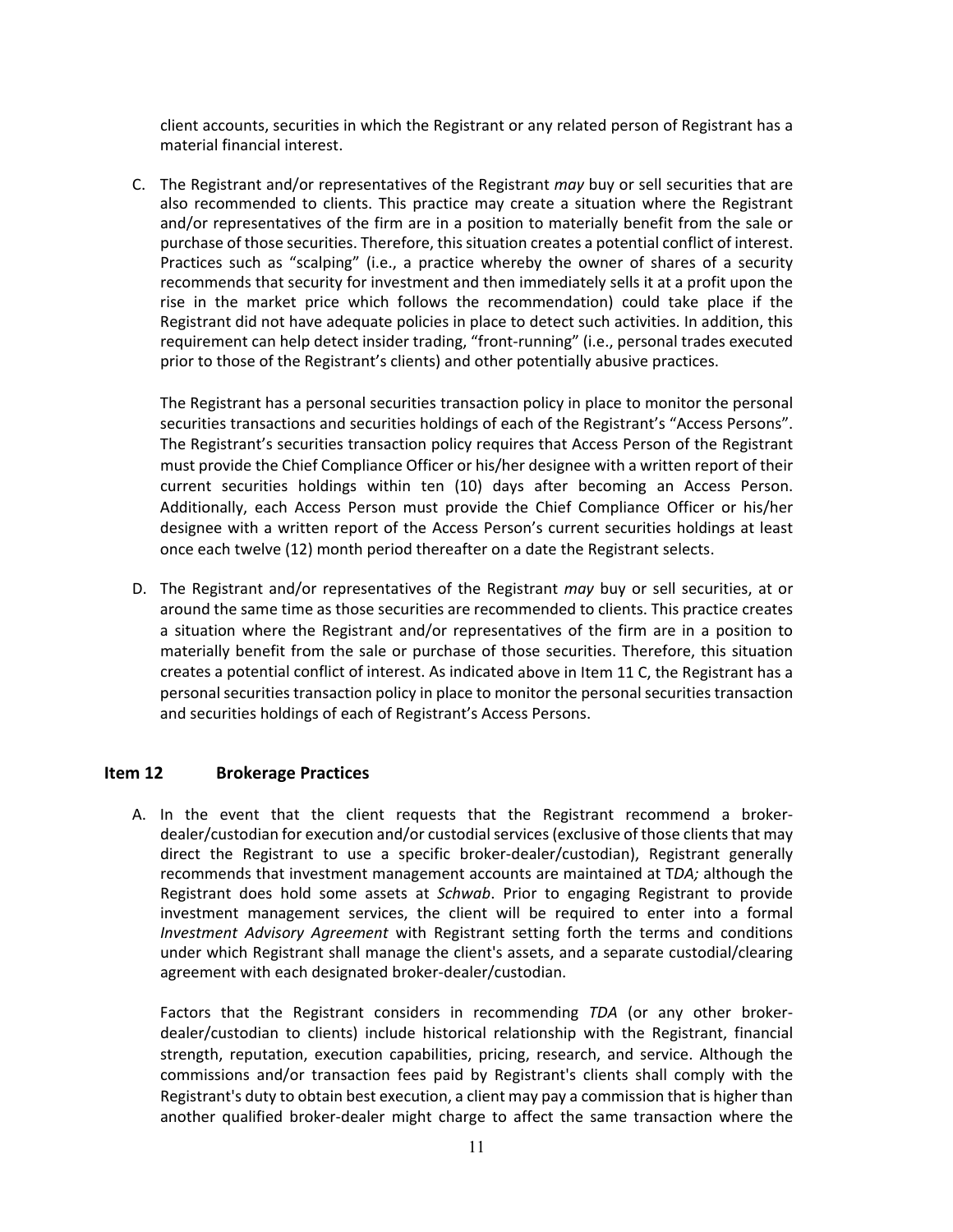Registrant determines, in good faith, that the commission/transaction fee is reasonable in relation to the value of the brokerage and research services received. In seeking best execution, the determinative factor is not the lowest possible cost, but whether the transaction represents the best qualitative execution, taking into consideration the full range of a broker‐dealer services, including the value of research provided, execution capability, commission rates, and responsiveness. Accordingly, although Registrant will seek competitive rates, it may not necessarily obtain the lowest possible commission rates for client account transactions. The brokerage commissions or transaction fees charged by the designated broker‐dealer/custodian are exclusive of, and in addition to, Registrant's investment management fee.

#### 1. Non‐Soft Dollar Research and Additional Benefits

Although not a material consideration when determining whether to recommend that a client utilize the services of a particular broker‐dealer/custodian, Registrant can receive from *TDA or Charles Schwab & Co.* (or another broker‐dealer/custodian, mutual fund sponsor, or vendor) without cost (and/or at a discount) support services and/or products, certain of which assist the Registrant to better monitor and service client accounts maintained at such institutions. Included within the support services that may be obtained by the Registrant may be investment‐related research, pricing information and market data, software and other technology that provide access to client account data, compliance and/or practice management‐related publications, discounted or gratis consulting services, discounted and/or gratis attendance at conferences, meetings, and other educational and/or social events, marketing support, computer hardware and/or software and/or other products used by Registrant in furtherance of its investment advisory business operations.

As indicated above, certain of the support services and/or products that can be received may assist the Registrant in managing and administering client accounts. Others do not directly provide such assistance, but rather assist the Registrant to manage and further develop its business enterprise.

Registrant's clients do not pay more for investment transactions effected and/or assets maintained at *TDA or Schwab* as the result of this arrangement. There is no corresponding commitment made by the Registrant to *TDA, Schwab* or any other any entity to invest any specific amount or percentage of client assets in any specific mutual funds, securities or other investment products as result of the above arrangement.

**The Registrant's Chief Compliance Officer, Julie Waitman remains available to address any questions that a client or prospective client may have regarding the above arrangements, and the corresponding conflict of interest presented by such arrangements**.

- 2. The Registrant does not receive referrals from broker-dealers.
- 3. The Registrant does not generally accept directed brokerage arrangements (when a client requires that account transactions be affected through a specific broker‐dealer). In such client directed arrangements, the client will negotiate terms and arrangements for their account with that broker-dealer, and Registrant will not seek better execution services or prices from other broker-dealers or be able to "batch" the client's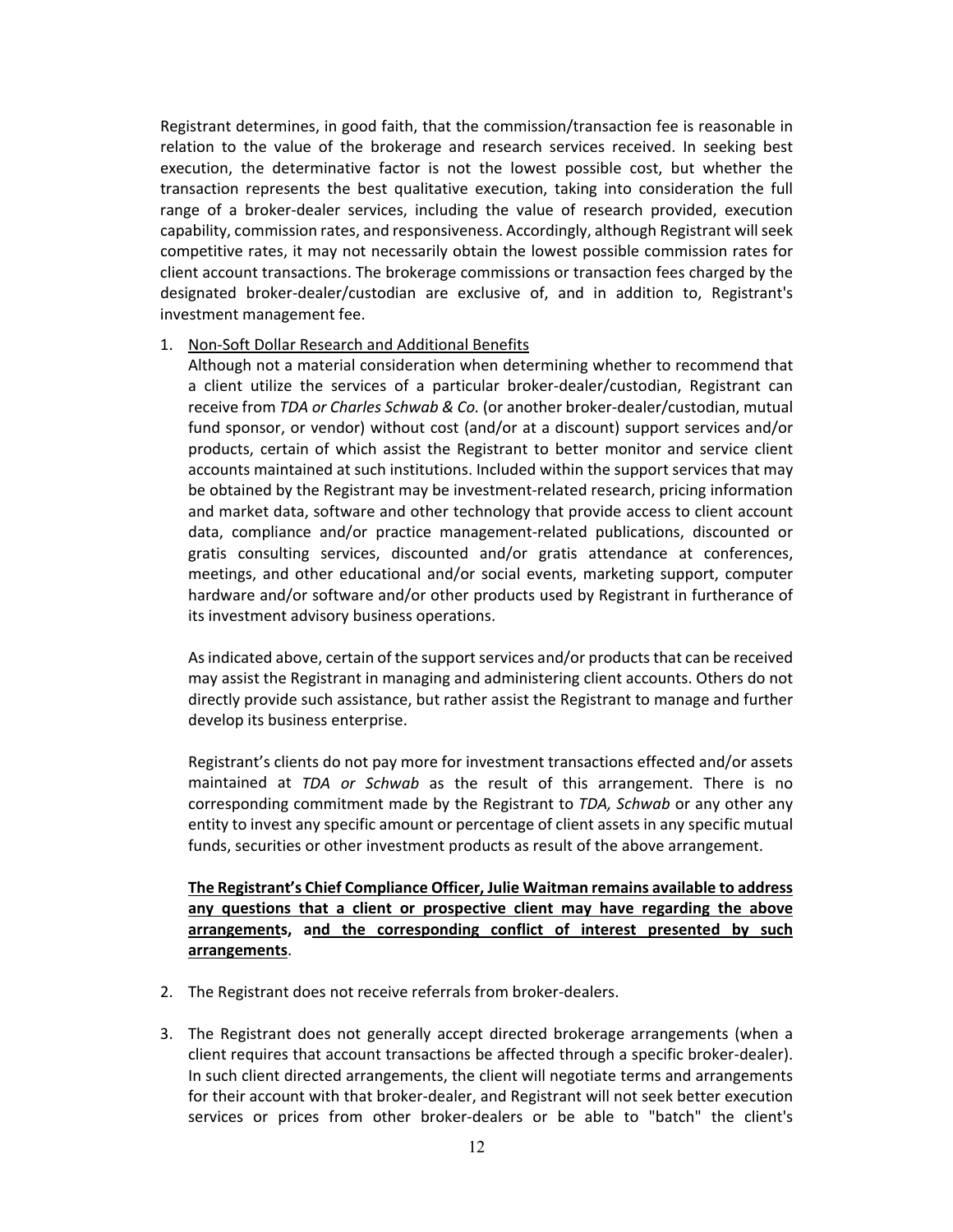transactions for execution through other broker‐dealers with orders for other accounts managed by Registrant. As a result, client may pay higher commissions or other transaction costs or greater spreads, or receive less favorable net prices, on transactions for the account than would otherwise be the case.

**Please Note**: In the event that the client directs Registrant to effect securities transactions for the client's accounts through a specific broker‐dealer, the client correspondingly acknowledges that such direction may cause the accounts to incur higher commissions or transaction costs than the accounts would otherwise incur had the client determined to effect account transactions through alternative clearing arrangements that may be available through Registrant. Higher transaction costs adversely impact account performance.

- 4. Trade Errors When the Registrant causes a trade error. Prompt action istaking to resolve the error with the objective of returning the client's account to the position that it would have been in had there been no error. The Registrant may maintain an error account with certain qualified custodians for the purposes of accounting for the dollar impact of errors that may occur and the netting of losses and gains when permitted. Losses are absorbed by the Registrant consistent with the qualified custodians' policies. The Registrant, or the qualified custodian, can maintain any gains realized in order to offset future losses. Those gains may also be donated to charity. The client is always made whole in the event of an error.
- B. The transactions for each client account generally will be affected independently, unless the Registrant decides to purchase or sell the same securities for several clients at approximately the same time. The Registrant may (but is not obligated to) combine or "bunch" such orders to obtain best execution, to negotiate more favorable commission rates or to allocate equitably among the Registrant's clients' differences in prices and commissions or other transaction costs that might have been obtained had such orders been placed independently. Under this procedure, transactions will be averaged as to price and will be allocated among clients in proportion to the purchase and sale orders placed for each client account on any given day. The Registrant shall not receive any additional compensation or remuneration as the result of such aggregation.

# **Item 13 Review of Accounts**

A. For those clients to whom Registrant provides investment supervisory services, account reviews are conducted on an ongoing basis by the Registrant's Principals and/or representatives. All investment supervisory clients are advised that it remains their responsibility to advise the Registrant of any changes in their investment objectives and/or financial situation. All clients (in person or via telephone) are encouraged to review financial planning issues (to the extent applicable), investment objectives and account performance with the Registrant on an annual basis.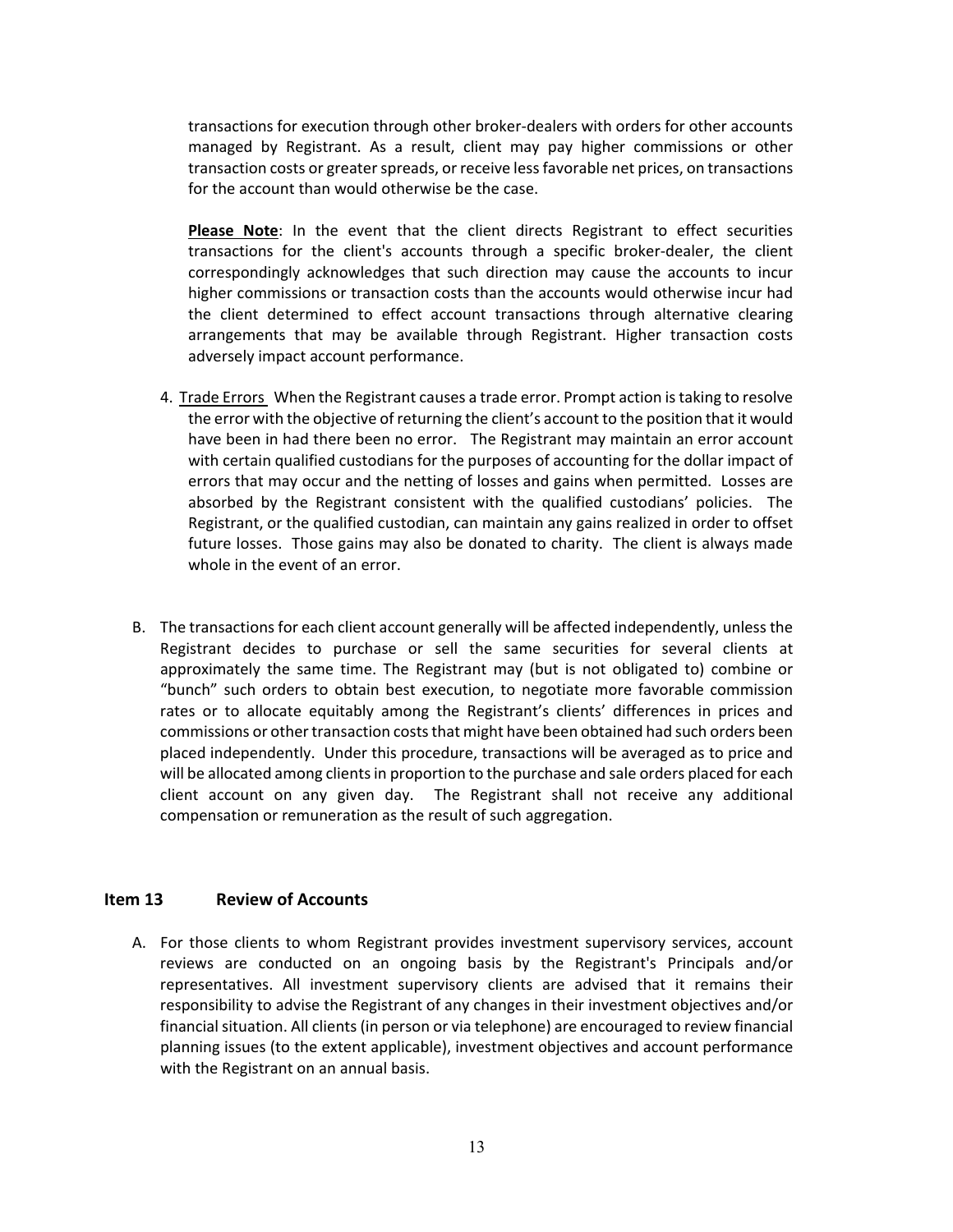- B. The Registrant may conduct account reviews on an "other than periodic basis" upon the occurrence of a triggering event, such as a change in client investment objectives and/or financial situation, market corrections and client request.
- C. Clients are provided, at least quarterly, with written transaction confirmation notices and regular written summary account statements directly from the broker‐dealer/custodian and/or program sponsor for the client accounts. The Registrant may also provide a written periodic report summarizing account activity and performance, upon written request.

# **Item 14 Client Referrals and Other Compensation**

A. As referenced in Item 12.A.1 above, the Registrant can receive an indirect economic benefit from *TDA (or Schwab, or another vendor or service provider)*. The Registrant, without cost (and/or at a discount), may receive support services and/or products from *TDA or Schwab*.

Registrant's clients do not pay more for investment transactions effected and/or assets maintained at *TDA or Schwab* as the result of this arrangement. There is no corresponding commitment made by the Registrant to any custodian or any other any entity to invest any specific amount or percentage of client assets in any specific mutual funds, securities or other investment products as result of the above arrangement.

**The Registrant's Chief Compliance Officer**, **Julie Waitman, remains available to address any questions that a client or prospective client may have regarding the above arrangements and the corresponding conflicts of interest presented by such arrangements.**

The Registrant does not maintain solicitor arrangements. Registrant does not compensate individuals or entities for client introductions.

#### **Item 15 Custody**

Registrant shall have the ability to deduct its advisory fee from the client's custodial account. Clients are provided with written transaction confirmation notices, and a written summary account statement directly from the custodian *(i.e., TDA, Schwab, etc.*) at least quarterly. **Please Note:** To the extent that Registrant provides clients with periodic account statements or reports, the client is urged to compare any statement or report provided by Registrant with the account statements received from the account custodian. **Please Also Note:** The account custodian does not verify the accuracy of Registrant's advisory fee calculation.

Certain clients have established asset transfer authorizations that permit the qualified custodian to rely upon instructions from Registrant to transfer client funds or securities to third parties. These arrangements are disclosed at Item 9 of Part 1 of Form ADV. However, in accordance with the guidance provided in the SEC's February 21, 2017 *Investment Adviser Association* No‐Action Letter, the affected accounts are not subject to an annual surprise CPA examination. In addition, from time‐to‐time, a member of the Registrant may serve in a trustee capacity for a client requiring disclosure at Item 9 of Part 1 of Form ADV. Such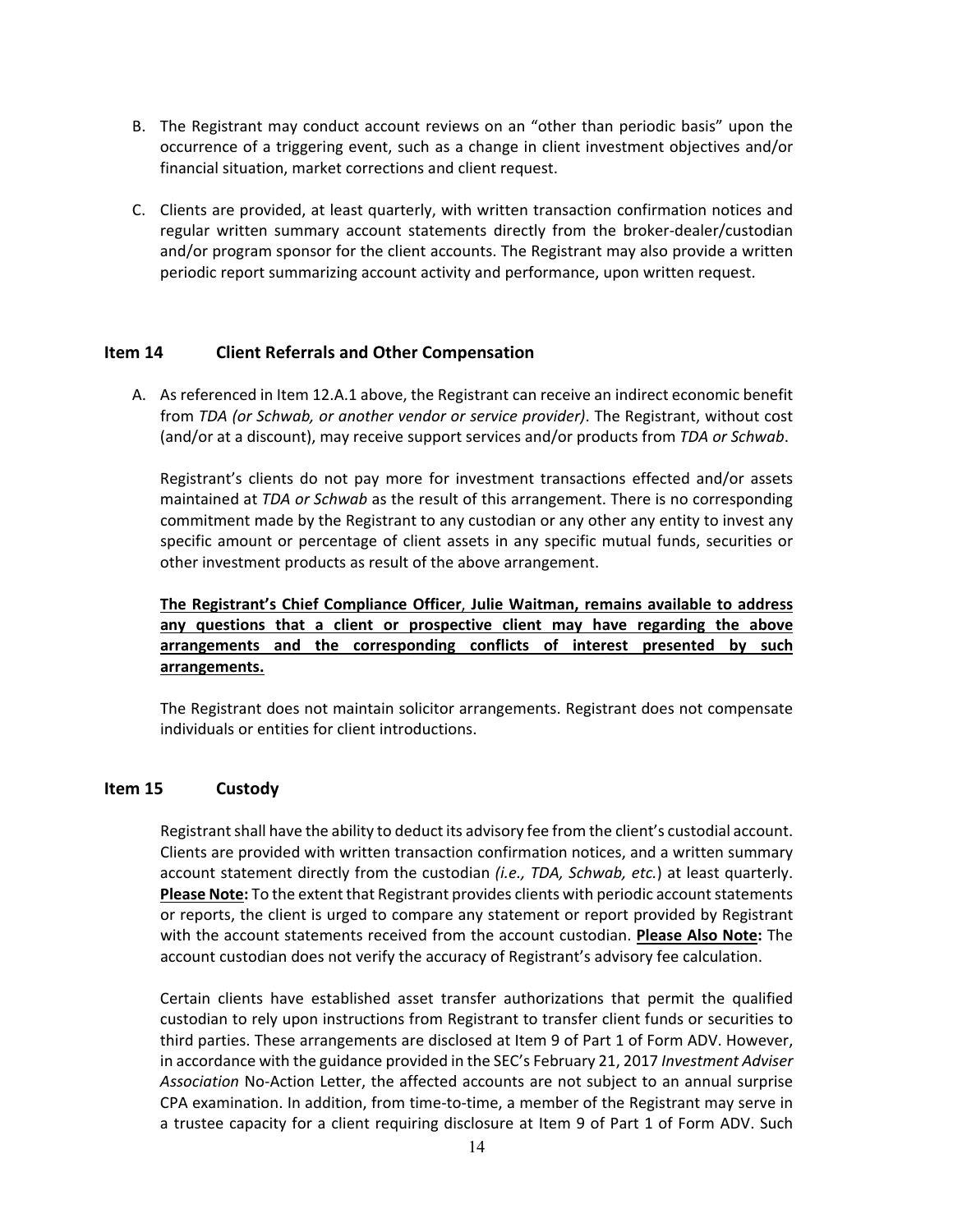trustee service results in Registrant having custody under Rule 206(4)‐2 of the Advisers Act, and will generally subject the Registrant to undergo an annual surprise CPA examination, and make a corresponding Form ADV‐E filing with the SEC, for as long as the Registrant's member provides trustee services. **ANY QUESTIONS: Registrant's Chief Compliance Officer, Julie Waitman, remains available to address any questions that a client or prospective client may have regarding custody‐related issues.**

## **Item 16 Investment Discretion**

The client can determine to engage the Registrant to provide investment advisory services on a discretionary basis. Prior to the Registrant assuming discretionary authority over a client's account, client shall be required to execute an *Investment Advisory Agreement*, naming the Registrant as client's attorney and agent in fact, granting the Registrant full authority to buy, sell, or otherwise effect investment transactions involving the assets in the client's name found in the discretionary account.

Clients who engage the Registrant on a discretionary basis may, at anytime, impose restrictions, **in writing**, on the Registrant's discretionary authority (i.e. limit the types/amounts of particular securities purchased for their account, exclude the ability to purchase securities with an inverse relationship to the market, limit or proscribe the Registrant's use of margin, etc.).

# **Item 17 Voting Client Securities**

A. Unlessthe client directs otherwise in writing, the Registrant isresponsible for voting client proxies (**However**, the client shall maintain exclusive responsibility for all legal proceedings or other type events pertaining to the account assets**,** including, but not limited to, class action lawsuits.). The authority to vote proxies shall commence when the client completes the appropriate areas of the *TDA or Schwab* account application(s)*.* The Registrant has retained the services of *Glass Lewis & Co.* (Glass Lewis), an independent proxy‐voting service provider, to provide research, recommendations, and other proxy voting services for client proxies. Absent a determination by Registrant to the contrary, client proxies will be voted in the clients' best interests in accordance with Glass Lewis' guidelines and recommendations. Glass Lewis is responsible for submitting all proxies in a timely manner and for maintaining appropriate records of proxy votes. Clients may elect not to engage Registrant (in conjunction with Glass Lewis) to vote proxies on their behalf. Information pertaining to how a specific proxy was voted is available upon written request. **Requests should be made by contacting the Registrant's Chief Compliance Officer, Julie Waitman.**

B. As set forth in 17.A, the Registrant votes client proxies using the professional services of *Glass Lewis & Company*.